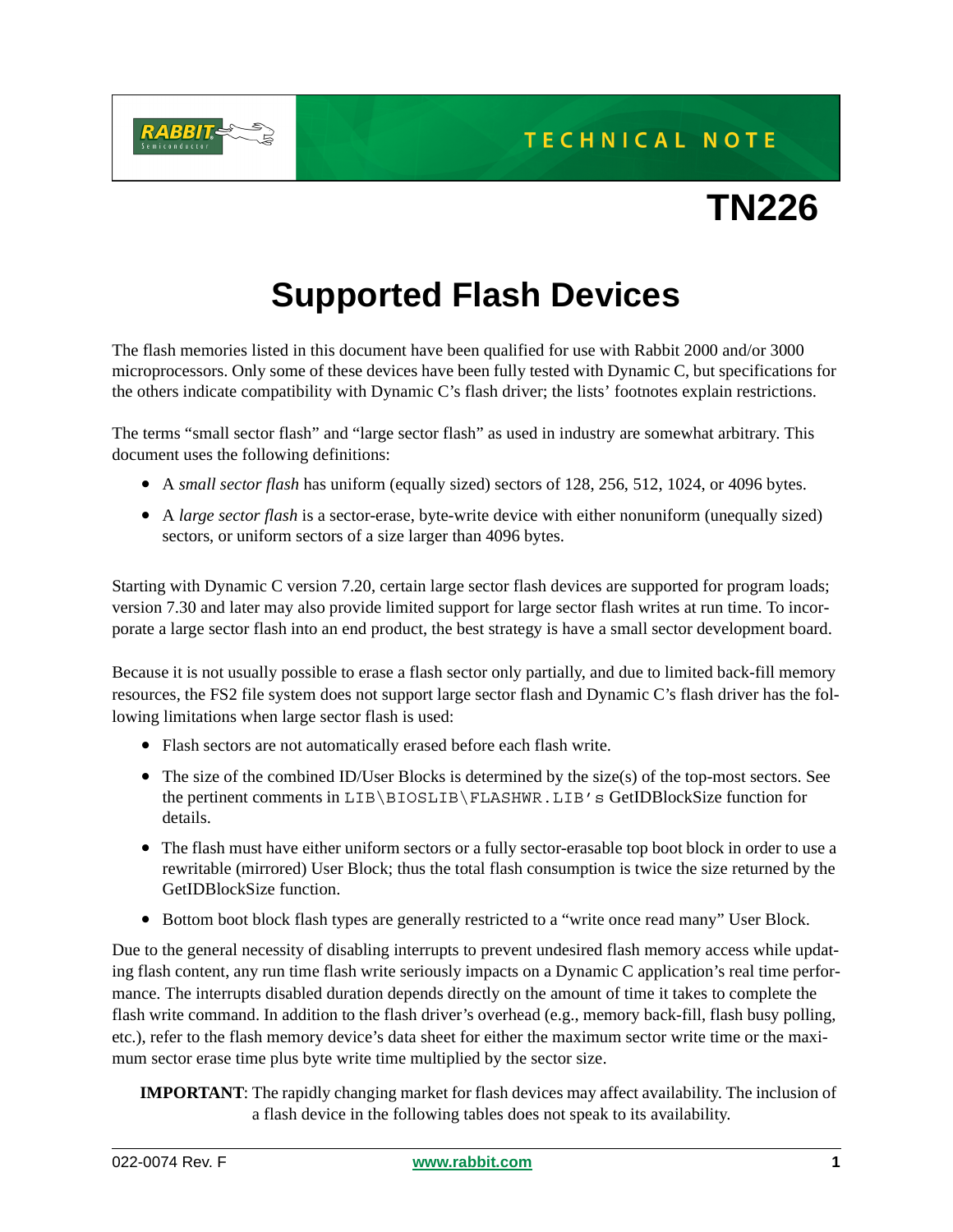### **Small Sector Flash**

| Vendor        | <b>Device Name</b> | <b>Device Size</b><br>(bytes) | <b>Write</b><br><b>Mode</b> | <b>Operating</b><br>Voltage (V) | <b>Dynamic C Support</b><br>as of Version <sup>b</sup> | <b>Rabbit</b><br>2000 | <b>Rabbit</b><br>$3000^\circ$ |
|---------------|--------------------|-------------------------------|-----------------------------|---------------------------------|--------------------------------------------------------|-----------------------|-------------------------------|
| Atmel         | AT29C010A          | 128K                          | sector                      | $4.5 - 5.5$                     | All                                                    | X                     |                               |
| Atmel         | AT29C020           | 256K                          | sector                      | $4.5 - 5.5$                     | 6.50 <sup>d</sup>                                      | X                     |                               |
| Atmel         | AT29C040A          | 512K                          | sector                      | $4.5 - 5.5$                     | $6.50^{a,d}$                                           | $\mathbf X$           |                               |
| Atmel         | AT29LV010A         | 128K                          | sector                      | $3.0 - 3.6$                     | All                                                    | $\mathbf X$           | $\mathbf X$                   |
| Atmel         | AT29LV020          | 256K                          | sector                      | $3.0 - 3.6$                     | 6.50                                                   | $\mathbf X$           | X                             |
| Atmel         | AT29LV040A         | 512K                          | sector                      | $3.0 - 3.6$                     | 6.50 <sup>a</sup>                                      | X                     | X                             |
| Atmel         | AT29BV010A         | 128K                          | sector                      | $2.7 - 3.6$                     | All <sup>a</sup>                                       | X                     | X                             |
| Atmel         | AT29BV040A         | 512K                          | sector                      | $2.7 - 3.6$                     | 6.50 <sup>a</sup>                                      | $\mathbf X$           | X                             |
| Atmel         | AT29BV020          | 256K                          | sector                      | $2.7 - 3.6$                     | 6.50 <sup>a</sup>                                      | X                     | X                             |
| Mosel/Vitelic | V29C51001B         | 128K                          | byte                        | $4.5 - 5.5$                     | 6.50                                                   | $\mathbf X$           |                               |
| Mosel/Vitelic | V29C51001T         | 128K                          | byte                        | $4.5 - 5.5$                     | 6.50                                                   | $\mathbf X$           |                               |
| Mosel/Vitelic | V29LC51001         | 128K                          | byte                        | $4.5 - 5.5$                     | 7.02 <sup>a</sup>                                      | X                     |                               |
| Mosel/Vitelic | V29C51002B         | 256K                          | byte                        | $4.5 - 5.5$                     | 6.50 <sup>d</sup>                                      | X                     |                               |
| Mosel/Vitelic | V29C51002T         | 256K                          | byte                        | $4.5 - 5.5$                     | 6.50 <sup>d</sup>                                      | X                     |                               |
| Mosel/Vitelic | V29LC51002         | 256K                          | byte                        | $4.5 - 5.5$                     | 7.02 <sup>a</sup>                                      | X                     |                               |
| Mosel/Vitelic | V29C51004B         | 512K                          | byte                        | $4.5 - 5.5$                     | 6.50 <sup>a</sup>                                      | $\mathbf X$           |                               |
| Mosel/Vitelic | V29C51004T         | 512K                          | byte                        | $4.5 - 5.5$                     | 6.50 <sup>a</sup>                                      | X                     |                               |
| Mosel/Vitelic | V29C31004B         | 512K                          | byte                        | $3.0 - 3.6$                     | 7.02 <sup>a</sup>                                      | $\mathbf X$           | $\mathbf X$                   |
| Mosel/Vitelic | V29C31004T         | 512K                          | byte                        | $3.0 - 3.6$                     | 7.02 <sup>a</sup>                                      | X                     | X                             |
| <b>SST</b>    | SST29EE512         | 64K                           | sector                      | $4.5 - 5.5$                     | 6.50                                                   | $\mathbf X$           |                               |
| <b>SST</b>    | SST29SF512         | 64K                           | byte                        | $4.5 - 5.5$                     | $7.20^{a,e,g}$                                         | X                     |                               |
| <b>SST</b>    | SST39SF512         | 64K                           | byte                        | $4.5 - 5.5$                     | 7.20 <sup>a</sup>                                      | X                     |                               |
| <b>SST</b>    | SST29EE010         | 128K                          | sector                      | $4.5 - 5.5$                     | All <sup>d</sup>                                       | $\mathbf X$           |                               |
| <b>SST</b>    | SST29SF010         | 128K                          | byte                        | $4.5 - 5.5$                     | $7.20^{a,e,g}$                                         | $\mathbf X$           |                               |
| <b>SST</b>    | SST39SF010         | 128K                          | byte                        | $4.5 - 5.5$                     | 7.02 <sup>a</sup>                                      | $\mathbf X$           |                               |
| <b>SST</b>    | SST29EE020         | 256K                          | sector                      | $4.5 - 5.5$                     | $7.02^{\rm a}$                                         | $\mathbf X$           |                               |
| <b>SST</b>    | SST29SF020         | 256K                          | byte                        | $4.5 - 5.5$                     | $7.20^{a,e,g}$                                         | $\mathbf X$           |                               |
| <b>SST</b>    | SST39SF020A        | 256K                          | byte                        | $4.5 - 5.5$                     | 6.50 <sup>d</sup>                                      | $\mathbf X$           |                               |

**Table 1. Small Sector Flash Memories**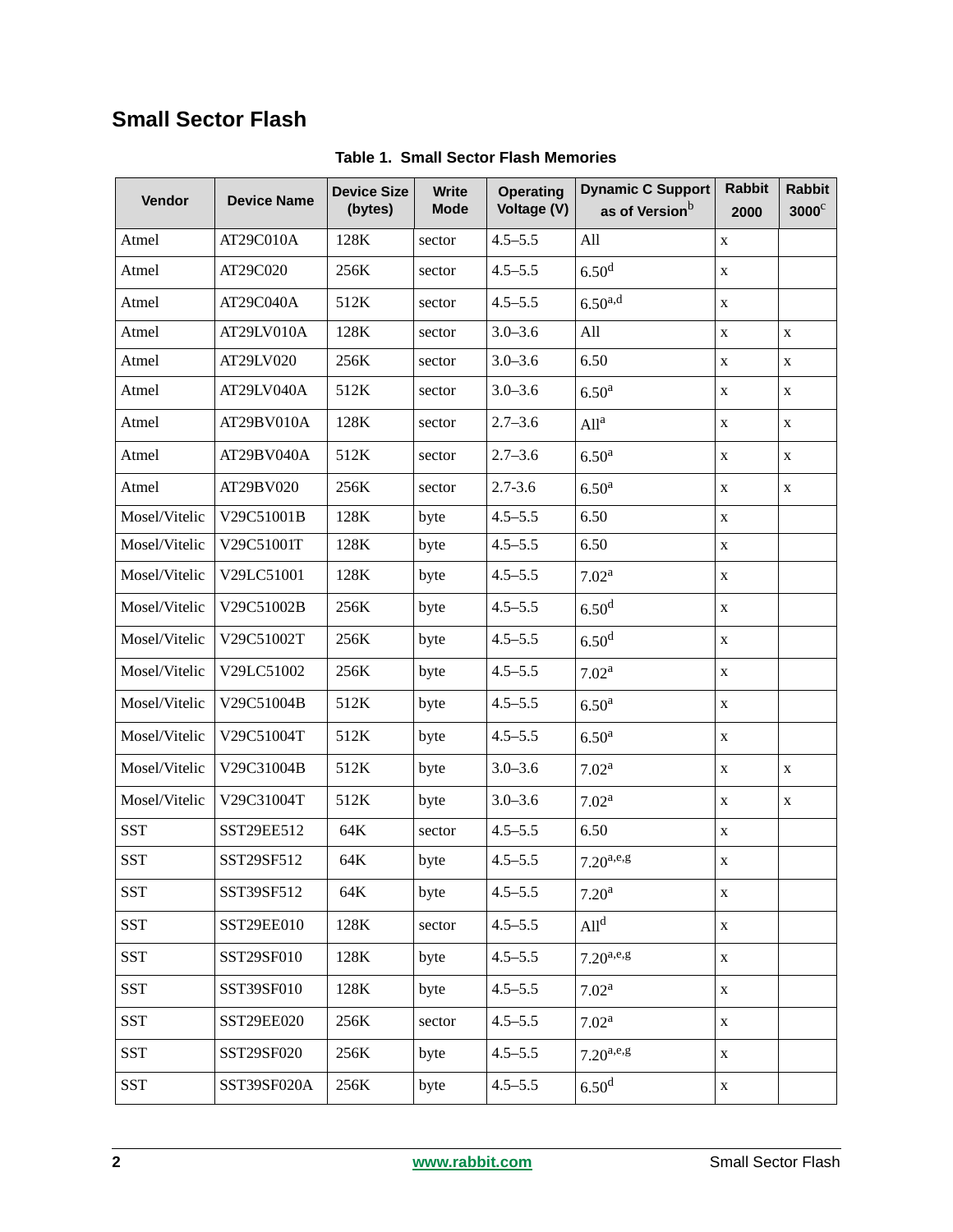| Vendor     | <b>Device Name</b> | <b>Device Size</b><br>(bytes) | <b>Write</b><br><b>Mode</b> | <b>Operating</b><br>Voltage (V) | <b>Dynamic C Support</b><br>as of Version <sup>b</sup> | <b>Rabbit</b><br>2000 | <b>Rabbit</b><br>$3000^\circ$ |
|------------|--------------------|-------------------------------|-----------------------------|---------------------------------|--------------------------------------------------------|-----------------------|-------------------------------|
| <b>SST</b> | SST29SF040         | 512K                          | byte                        | $4.5 - 5.5$                     | $7.20^{a,e,g}$                                         | $\mathbf X$           |                               |
| <b>SST</b> | SST39SF040         | 512K                          | byte                        | $4.5 - 5.5$                     | $7.02^{a,d}$                                           | $\mathbf X$           |                               |
| <b>SST</b> | SST29LE512         | 64K                           | sector                      | $3.0 - 3.6$                     | 6.50                                                   | $\mathbf X$           | $\mathbf X$                   |
| <b>SST</b> | SST39LF512         | 64K                           | byte                        | $3.0 - 3.6$                     | 7.20 <sup>a</sup>                                      | $\mathbf{X}$          | $\mathbf{X}$                  |
| <b>SST</b> | SST29LE010         | 128K                          | sector                      | $3.0 - 3.6$                     | All                                                    | $\mathbf X$           | $\mathbf X$                   |
| <b>SST</b> | SST39LF010         | 128K                          | byte                        | $3.0 - 3.6$                     | 7.21 <sup>a</sup>                                      | $\mathbf X$           | $\mathbf X$                   |
| <b>SST</b> | SST29LE020         | 256K                          | sector                      | $3.0 - 3.6$                     | 7.02 <sup>a</sup>                                      | $\mathbf X$           | $\mathbf X$                   |
| <b>SST</b> | SST39LF020         | 256K                          | byte                        | $3.0 - 3.6$                     | $7.21^{a,d}$                                           | $\mathbf X$           | $\mathbf X$                   |
| <b>SST</b> | SST39LF040         | 512K                          | byte                        | $3.0 - 3.6$                     | $7.21^{a,d}$                                           | $\mathbf X$           | $\mathbf X$                   |
| <b>SST</b> | SST29VE512         | 64K                           | sector                      | $2.7 - 3.6$                     | 6.50 <sup>a</sup>                                      | $\mathbf X$           | $\mathbf X$                   |
| <b>SST</b> | SST29VF512         | 64K                           | byte                        | $2.7 - 3.6$                     | $7.20^{a,e,g}$                                         | $\mathbf X$           | $\mathbf X$                   |
| <b>SST</b> | SST39VF512         | 64K                           | byte                        | $2.7 - 3.6$                     | 7.20 <sup>a</sup>                                      | $\mathbf X$           | $\mathbf X$                   |
| <b>SST</b> | SST29VE010         | 128K                          | sector                      | $2.7 - 3.6$                     | All <sup>a</sup>                                       | $\mathbf X$           | $\mathbf X$                   |
| <b>SST</b> | SST29VF010         | 128K                          | byte                        | $2.7 - 3.6$                     | $7.20^{a,e,g}$                                         | $\mathbf X$           | $\mathbf X$                   |
| <b>SST</b> | SST39VF010         | 128K                          | byte                        | $2.7 - 3.6$                     | 7.21 <sup>a</sup>                                      | $\mathbf X$           | $\mathbf X$                   |
| <b>SST</b> | SST29VE020         | 256K                          | sector                      | $2.7 - 3.6$                     | 7.02 <sup>a</sup>                                      | $\mathbf X$           | $\mathbf X$                   |
| <b>SST</b> | SST29VF020         | 256K                          | byte                        | $2.7 - 3.6$                     | $7.20^{a,e,g}$                                         | $\mathbf X$           | $\mathbf X$                   |
| <b>SST</b> | SST39VF020         | 256K                          | byte                        | $2.7 - 3.6$                     | 7.21 <sup>a</sup>                                      | $\mathbf X$           | $\mathbf X$                   |
| <b>SST</b> | SST29VF040         | 512K                          | byte                        | $2.7 - 3.6$                     | $7.20^{a,e,g}$                                         | $\mathbf X$           | $\mathbf X$                   |
| <b>SST</b> | SST39VF040         | 512K                          | byte                        | $2.7 - 3.6$                     | 7.21 <sup>a</sup>                                      | $\mathbf X$           | $\mathbf X$                   |
| Winbond    | W29EE011           | 128K                          | sector                      | $4.5 - 5.5$                     | 7.02 <sup>a</sup>                                      | $\mathbf X$           |                               |
| Winbond    | W29C020C           | 256K                          | sector                      | $4.5 - 5.5$                     | All <sup>d</sup>                                       | $\mathbf X$           |                               |
| Winbond    | W29C040            | 512K                          | sector                      | $4.5 - 5.5$                     | $7.02^{a,d}$                                           | $\mathbf X$           |                               |

**Table 1. Small Sector Flash Memories**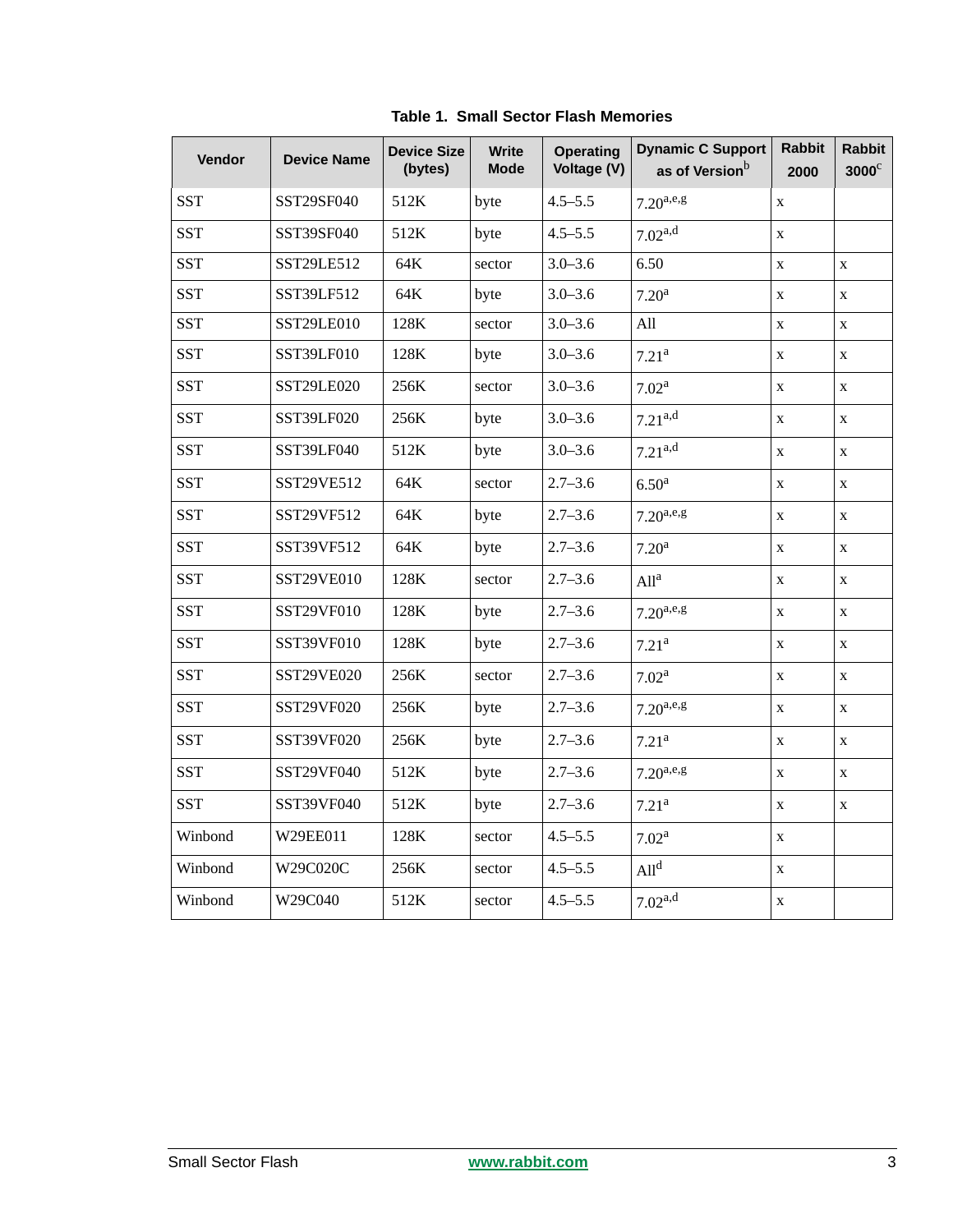## **Large Sector Flash**

| Vendor             | <b>Device Name</b> | <b>Device Size</b><br>(bytes) | <b>Write</b><br><b>Mode</b> | <b>Operating</b><br>Voltage (V) | <b>Dynamic C Support</b><br>as of Versionb,e,f | <b>Rabbit</b><br>2000 | <b>Rabbit</b><br>$3000^\circ$ |
|--------------------|--------------------|-------------------------------|-----------------------------|---------------------------------|------------------------------------------------|-----------------------|-------------------------------|
| <b>AMD</b>         | AM29F002BB         | 256K                          | byte                        | $4.5 - 5.5$                     | $7.25^{\rm a}$                                 | $\mathbf X$           |                               |
| <b>AMD</b>         | AM29F002BT         | 256K                          | byte                        | $4.5 - 5.5$                     | $7.25^{\rm a}$                                 | $\mathbf X$           |                               |
| <b>AMD</b>         | AM29F004BB         | 512K                          | byte                        | $4.5 - 5.5$                     | $7.25^{\rm a}$                                 | $\mathbf X$           |                               |
| <b>AMD</b>         | AM29F004BT         | 512K                          | byte                        | $4.5 - 5.5$                     | $7.25^{\rm a}$                                 | $\mathbf X$           |                               |
| <b>AMD</b>         | <b>AM29F040B</b>   | 512K                          | byte                        | $4.5 - 5.5$                     | 7.30 <sup>a</sup>                              | $\mathbf X$           |                               |
| <b>AMD</b>         | AM29LV001BB        | 128K                          | byte                        | $2.7 - 3.6$                     | 7.20 <sup>a</sup>                              | $\mathbf X$           | $\mathbf X$                   |
| <b>AMD</b>         | AM29LV001BT        | 128K                          | byte                        | $2.7 - 3.6$                     | 7.20 <sup>a</sup>                              | X                     | $\mathbf X$                   |
| <b>AMD</b>         | AM29LV002BB        | 256K                          | byte                        | $2.7 - 3.6$                     | $7.25^{\rm a}$                                 | $\mathbf X$           | $\mathbf X$                   |
| <b>AMD</b>         | AM29LV002BT        | 256K                          | byte                        | $2.7 - 3.6$                     | $7.25^{\rm a}$                                 | $\mathbf X$           | $\mathbf X$                   |
| <b>AMD</b>         | AM29LV004BB        | 512K                          | byte                        | $2.7 - 3.6$                     | $7.25^{\rm a}$                                 | $\mathbf X$           | $\mathbf{X}$                  |
| <b>AMD</b>         | AM29LV004BT        | 512K                          | byte                        | $2.7 - 3.6$                     | $7.25^{\rm a}$                                 | $\mathbf X$           | $\mathbf X$                   |
| Fujitsu            | MBM29F002BC        | 256K                          | byte                        | $4.5 - 5.5$                     | 7.30 <sup>a</sup>                              | $\mathbf{X}$          |                               |
| Fujitsu            | MBM29F002TC        | 256K                          | byte                        | $4.5 - 5.5$                     | 7.30 <sup>a</sup>                              | $\mathbf X$           |                               |
| Hynix /<br>Hyundai | HY29F002T          | 256K                          | byte                        | $4.5 - 5.5$                     | 7.20 <sup>a</sup>                              | $\mathbf X$           |                               |
| Hyundai            | HY29F002B          | 256K                          | byte                        | $4.5 - 5.5$                     | 7.20 <sup>a</sup>                              | $\mathbf X$           |                               |
| Macronix           | <b>MX29F002B</b>   | 256K                          | byte                        | $4.5 - 5.5$                     | 7.30 <sup>a</sup>                              | $\mathbf X$           |                               |
| Macronix           | MX29F002T          | 256K                          | byte                        | $4.5 - 5.5$                     | 7.30 <sup>a</sup>                              | $\mathbf X$           |                               |
| <b>ST</b>          | M29F040B           | 512K                          | byte                        | $4.5 - 5.5$                     | 7.30 <sup>a</sup>                              | $\mathbf X$           |                               |
| <b>ST</b>          | M29W010B           | 128K                          | byte                        | $2.7 - 3.6$                     | 7.30 <sup>a</sup>                              | $\mathbf X$           | $\mathbf X$                   |
| <b>ST</b>          | M29W040B           | 512K                          | byte                        | $2.7 - 3.6$                     | 7.30 <sup>a</sup>                              | $\mathbf X$           | $\mathbf X$                   |
| Winbond            | W39L020            | 256K                          | byte                        | $3.0 - 3.6$                     | $8.00^{a,h}$                                   | $\mathbf X$           | $\mathbf X$                   |

**Table 2. Large Sector Flash Memories**